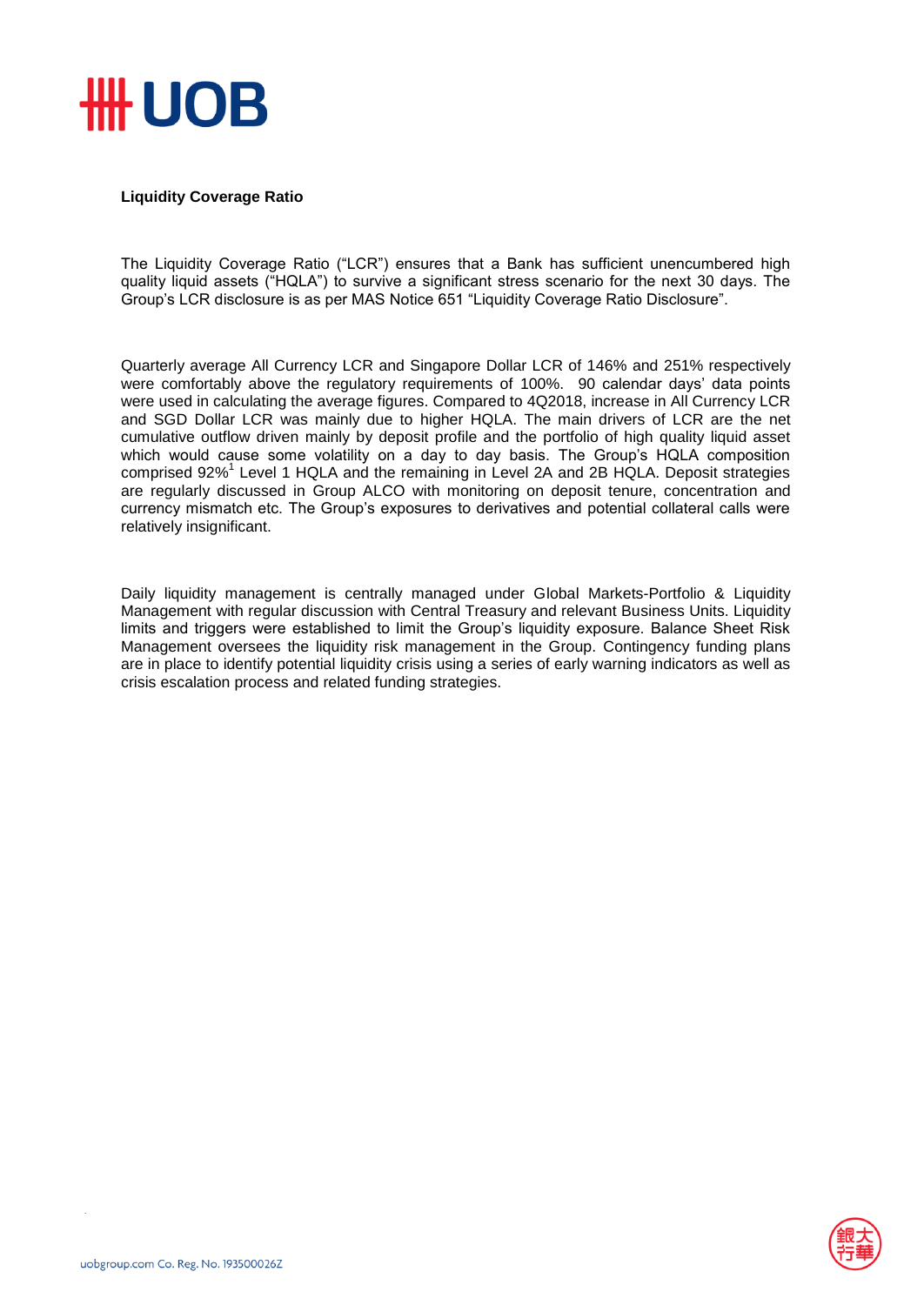

## **GROUP ALL CURRENCY LCR for 1Q2019**

|                 | (In SGD'm)                                                                                 | <b>Total Unweighted Value</b><br>Average | <b>Total Weighted Value</b><br>Average |  |  |
|-----------------|--------------------------------------------------------------------------------------------|------------------------------------------|----------------------------------------|--|--|
|                 | <b>HIGH-QUALITY LIQUID ASSETS</b>                                                          |                                          |                                        |  |  |
| $\mathbf{1}$    | Total high-quality liquid assests (HQLA)                                                   |                                          | 60,256                                 |  |  |
|                 | <b>CASH OUTFLOWS</b>                                                                       |                                          |                                        |  |  |
| $\overline{2}$  | Retail deposits and deposits from small business<br>customers, of which:                   | 115,210                                  | 10,128                                 |  |  |
| 3               | Stable deposits                                                                            | 22,931                                   | 1,147                                  |  |  |
| 4               | Less stable deposits                                                                       | 92,279                                   | 8,982                                  |  |  |
| $5\overline{5}$ | Unsecured wholesale funding, of which:                                                     | 107,591                                  | 58,297                                 |  |  |
| 6               | Operational deposits (all counterparties) and deposits in<br>networks of cooperative banks | 16,789                                   | 3,989                                  |  |  |
| 7               | Non-operational deposits (all counterparties)                                              | 85,692                                   | 49,199                                 |  |  |
| 8               | Unsecured debt                                                                             | 5,110                                    | 5,110                                  |  |  |
| $\overline{9}$  | Secured wholesale funding                                                                  |                                          | 173                                    |  |  |
| 10              | Additional requirements, of which:                                                         | 34,955                                   | 7,663                                  |  |  |
| 11              | Outflows related to derivative exposures and other<br>collateral requirements              | 3,306                                    | 2,831                                  |  |  |
| 12              | Outflows related to loss of funding on debt products                                       |                                          |                                        |  |  |
| 13              | Credit and liquidity facilities                                                            | 31,649                                   | 4,832                                  |  |  |
| 14              | Other contractual funding obligations                                                      | 4,189                                    | 4,189                                  |  |  |
| 15              | Other contingent funding obligations                                                       | 11,373                                   | 609                                    |  |  |
| 16              | <b>TOTAL CASH OUTFLOWS</b>                                                                 |                                          | 81,060                                 |  |  |
|                 | <b>CASH INFLOWS</b>                                                                        |                                          |                                        |  |  |
| 17              | Secured lending (eg reverse repos)                                                         | 10,666                                   | 4,834                                  |  |  |
| 18              | Inflows from fully performing exposures                                                    | 46,143                                   | 30,657                                 |  |  |
| 19              | Other cash inflows                                                                         | 4,947                                    | 4,130                                  |  |  |
| 20              | <b>TOTAL CASH INFLOWS</b>                                                                  | 61,756                                   | 39,621                                 |  |  |

|    |                                     | <b>Total Adjusted Value</b> |
|----|-------------------------------------|-----------------------------|
| 21 | <b>ITOTAL HQLA</b>                  | 60,256                      |
| 22 | <b>TOTAL NET CASH OUTFLOWS</b>      | 41,439                      |
| 23 | <b>LIQUIDITY COVERAGE RATIO (%)</b> | 146                         |